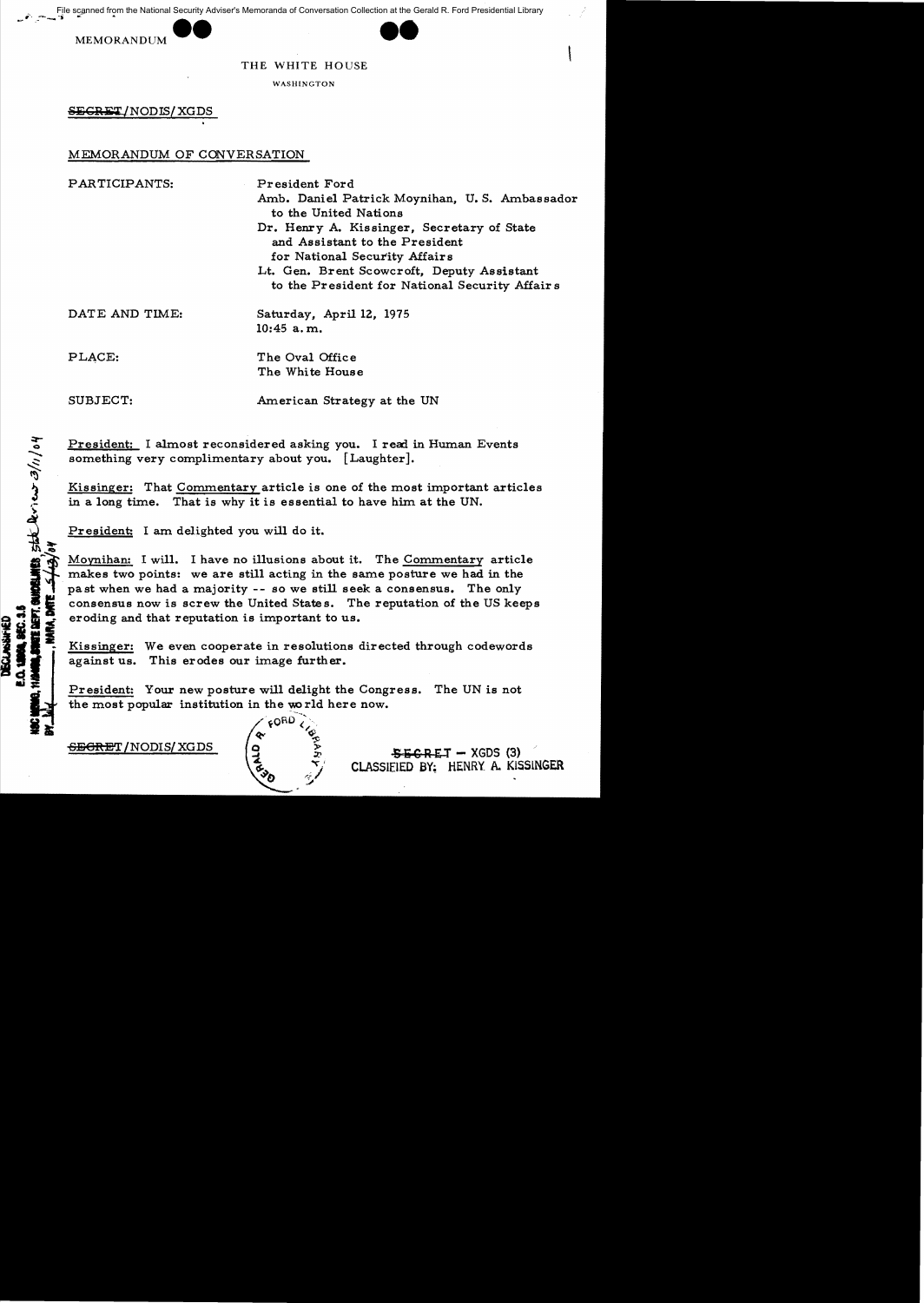

**e.** 

### SECRET/NODIS/XGDS

Kissinger: The public will be delighted. We have to rally the American public and show the world we are strong and determined. If we appear at the UN with Patt's wisdom, strength and toughness. How we are going to behave is important.

Movnihan; Right. Are we going to give up a fight?

President: This is our campaign now.

Moynihan: In the UN we are like the Republicans in Congress. But in doing this we will make some mistakes. But we will make some, as against the total mistake we're making now. But we can't aim only at the Third World. The Soviet Union and China make devastating charges against the US and we never respond.

President: I want strong statements and the guts to veto and vote against.

Kissinger: If you think you are under Soviet and Chinese usages -- you shouldn't initiate, but respond. With China, let's consult on a case-by-case basis.

Movnihan: I have one specific proposal. One mistake we make is acting like the General Assembly has semi-legislative powers. The Soviet Union believed it when we had a majority. Now it is being used against us. We have to go back to the Charter.

Kissinger: We need a strategy. In principle, I think we should move things from the General Assembly to the Security Council. It is important to see that we have our confidence and nerve. The Tanzanian, if'he attacks the Soviet Union, is in trouble; if he attacks the US, he must know he is in equal trouble. Also we must get hold of the Specialized Agencies.

Moynihan: Should we have staff changes?

President: Do our people stay there in perpetuity?

Kissinger: The personnel is ready to rotate anyway. You can clean out both in the Mission and the delegation. We can't do much about the Congressional members. We should pick the other-public members for other than pure political reasons.  $\overline{CORD}$ 

SECRET/NODIS/XGDS

 $\sim$   $\sim$   $\sim$ 

 $v_{\odot}$  -/ J

 $\sim$  10  $\sim$  3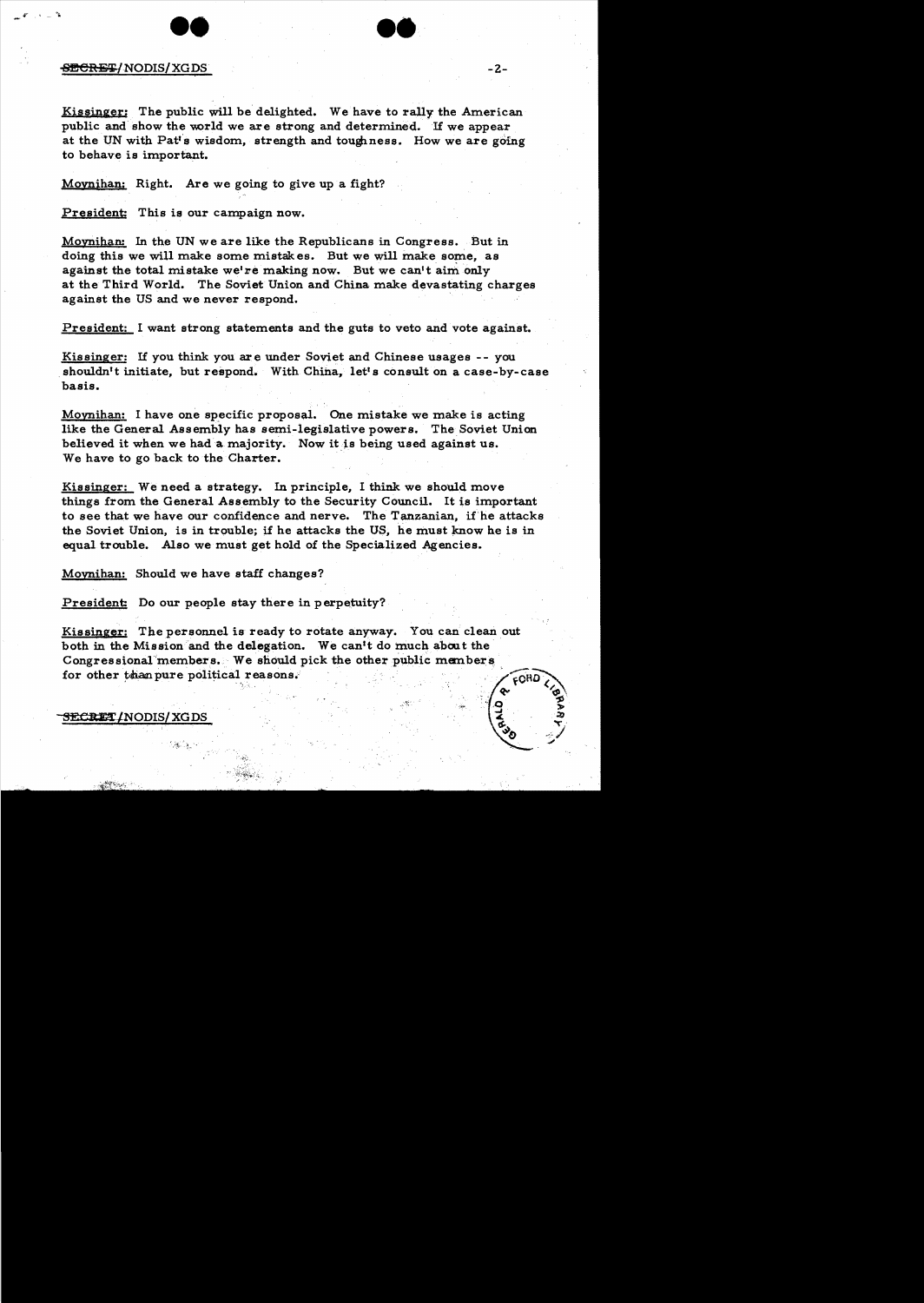



Moynihan: For 25 years there have been high politics and low politics in State. High politics was security and that was where reputations work. The UN, etc., was low politics; where Mrs. Roosevelt and those who weren't up to the struggle went. If word went out that words matter, we could turn this around.

President: This coincides with what I said Thursday. What we said, we meant. That is what I hope you will do.

Moynihan: But in a conciliatory not belligerent way. We are too dangerous to be pushed around.

Kissinger: I will staff State to back you up.

Moynihan: Would this carry on the tradition of my moninally being in in the Cabinet?

President: I plan to see Scali Monday. Is that okay?

Moynihan: There aren't six people in State who understand a Leninist argument. We have to retrain people. One thing: They will move to oust Israel. They had the chutzpah to meet in Cuba.

Kissinger: This one thing we have to hit -- for the non-aligned to meet in Cuba and claim non-alignment.

They can't throw them out but they can refuse them a seat in the General Assembly.

Boutef1ika will still be chairman for the Special Session but for the regular session we will have a European. In 1976 it will be someone from the Middle East, though, and we would have a massive problem.

Moynihan: If we can head it off we can avoid a debacle in '76. It won't hurt Israel much but it will reduce American support.

Kissinger: But it is no different from South Africa. That was an outrage. We have to keep fighting that, or the Group of 77 will be deciding UN membership.

Moynihan: We should say we are not sympathetic to the regime, but it  $\sqrt{600}$ is a matter of principle.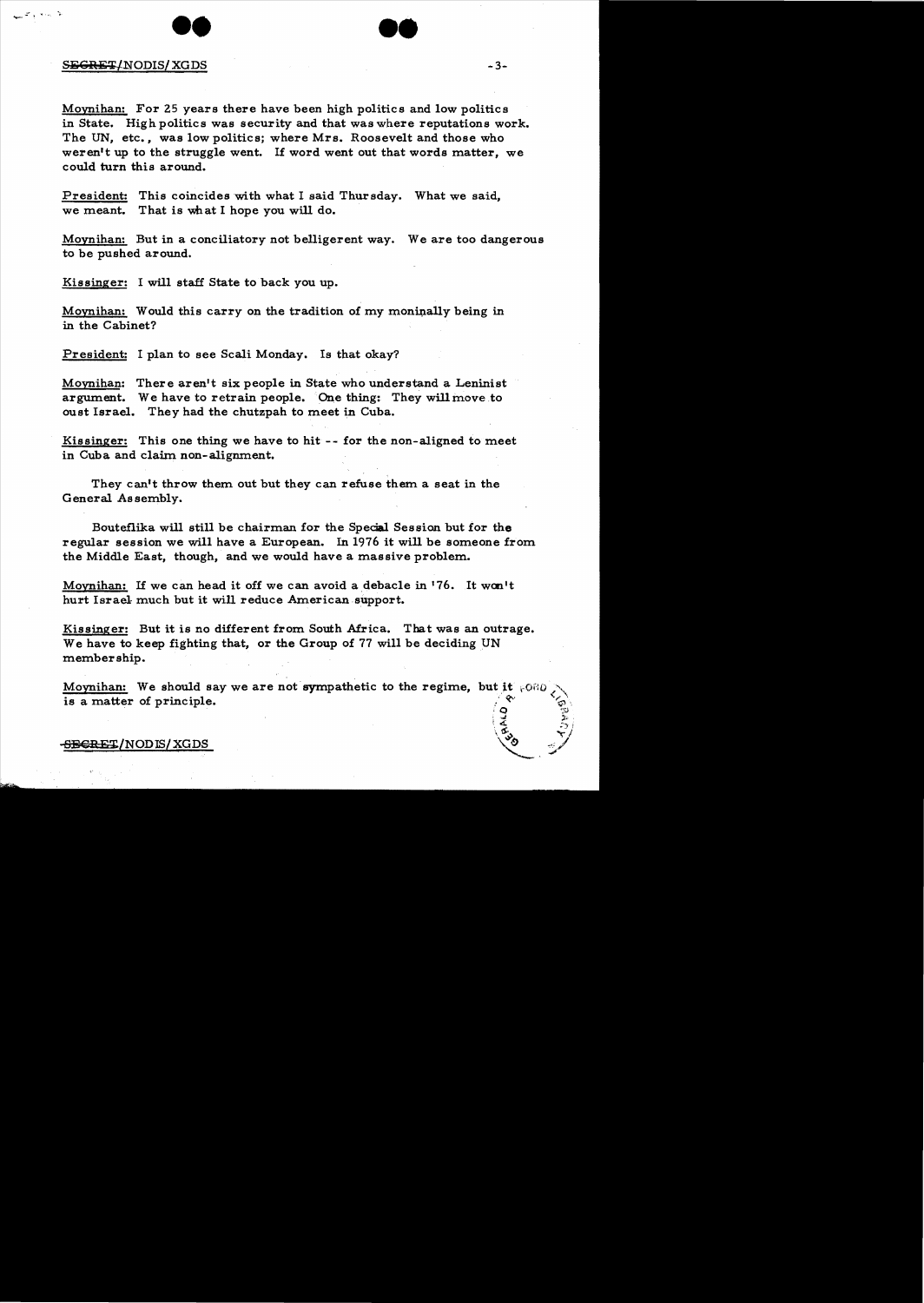

**CONSEGRET/NODIS/XGDS** -4

--",\.~ ... ., ).

President: I hope you can get out around the country to speak.

Moynihan: Yes. And the Congress.

UNESCO is something a lot of people care about. Israel was expelled. I waul d like to be firm and say you can't expel Israel and expect us to participate - - because we are getting pressure to get back in and forget the Israeli expulsion.

Kissinger: That should be considered as part of a general strategy.

President: I am delighted, Pat. We are on the same wave length.

# SEGRET/NODIS/XGDS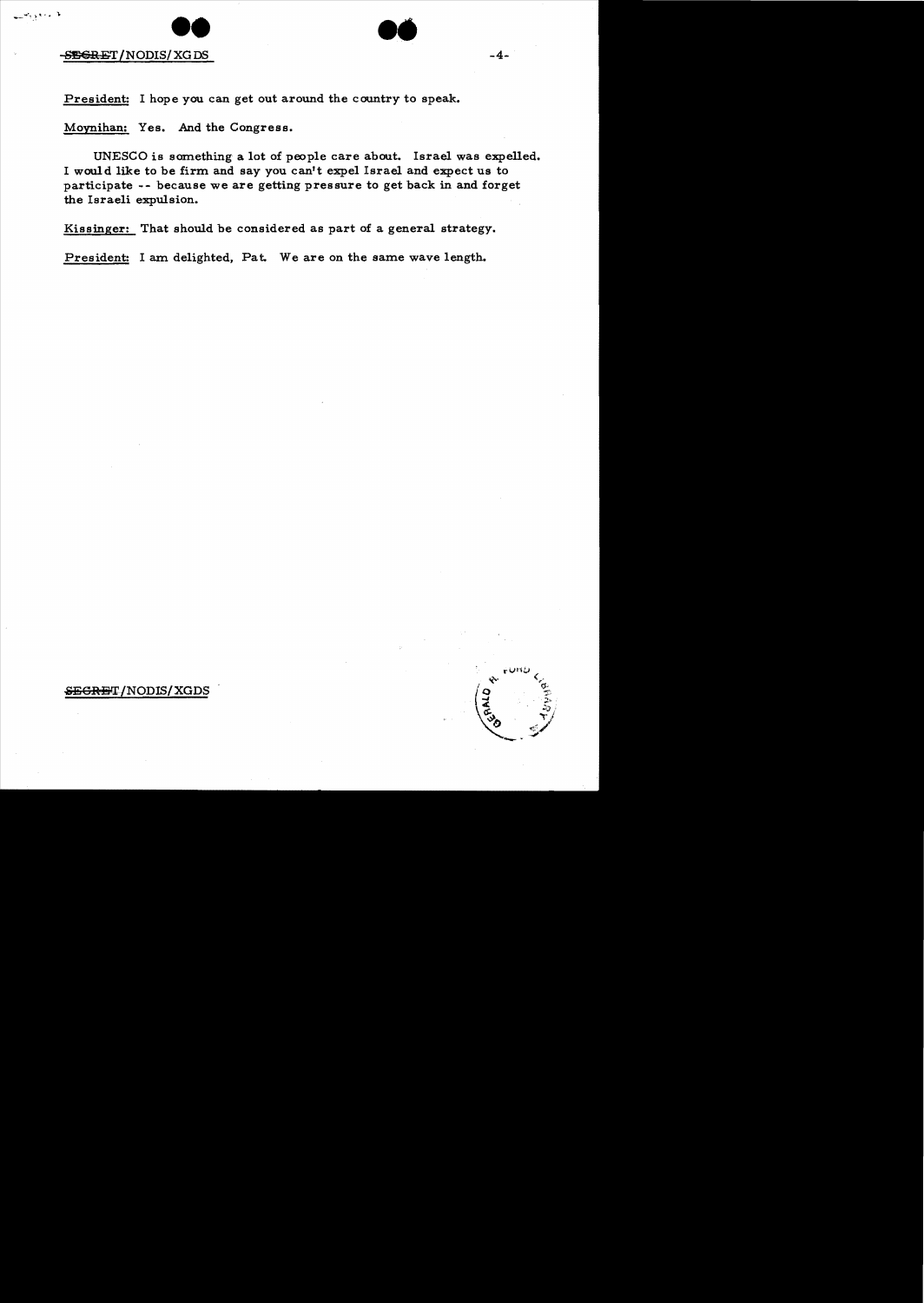Count 64

MEMOR ANDUM

#### THE WHITE HOUSE

WASHINGTON

-SECRET / NOD IS / XGDS

# MEMORANDUM OF CONVERSATION

PARTICIPANTS: Dr. Henry A. Kissinger, Secretary of State and Assistant to the President for National Security Affairs

- Amb. Daniel **P.** Moynihan, U. S. Ambassador to the United Nations
- Lt. General Brent Scowcroft, Deputy Assistant to the President for National Security Affairs

DATE AND TIME: Saturday, April 12, 1975

 $10:56 - 11:11$  a.m. (following meeting with the President)

 $\mathbf{g}$ , stack views  $2/11/04$ 

PLACE: The Secretary's Office T he White House

Kissinger: One major problem you will have is on Israel. We must dissociate ourselves a bit from Israel -- not to destroy them but to prevent them from becoming a Sparta, with only military solutions to every problem. They are desperately looking for a spokesman -- and they will work on you. What Israel did in the last negotiation was unconscionable. We may come out with our own ideas of the elements of a stable peace in the Middle East. We can't afford a crisis in the context of blind support of Israel.

1 don't want Israel to get the idea that our UN mission is an extension<br>I don't want Israel to get the idea that our UN mission is an extension<br>of theirs. Treat them in a very friendly way, but as a foreign governmen<br> $\sum_{n$ I don't want Israel to get the idea that our UN mission is an extension<br>  $\bullet$   $\bullet$   $\bullet$  of theirs. Treat them in a very friendly way, but as a foreign government.  $\begin{array}{ll}\n\bullet & \bullet \\
\bullet & \bullet \\
\bullet & \bullet\n\end{array}$  On expulsion, give them total support. On UNESCO, I am inclined to think<br>  $\begin{array}{ll}\n\bullet & \bullet \\
\bullet & \bullet\n\end{array}$  the same. On the PLO, give them total support, at least until they the same. On the PLO, give them total support, at least until they recognize the existence of Israel.

We have to show Israel they don't run us and we can't support massive . acquisition of territory. You can't maintain that selling out Vietnam has no impact on Israel -- as the Jewish community thinks. It can't be.<br> $.000$ 

CLASSIFIED BY **HENRY A. KISSINGER** "YEMPT FROM GENERAL DECLASSIFICATION SECREa2/NODIS/XGDS\~ *;J.* "" ...:0 SC.'i.·..l.EDU.LE. OF EXECUTIVE ORDER 11652 EXEMPTION CATEGORY 5 (b) (1, 3)<br>AUTOMATICALLY DECLASSIFIED ON Imp. to Det. AUTOMATICALLY DECLASSIFIED ON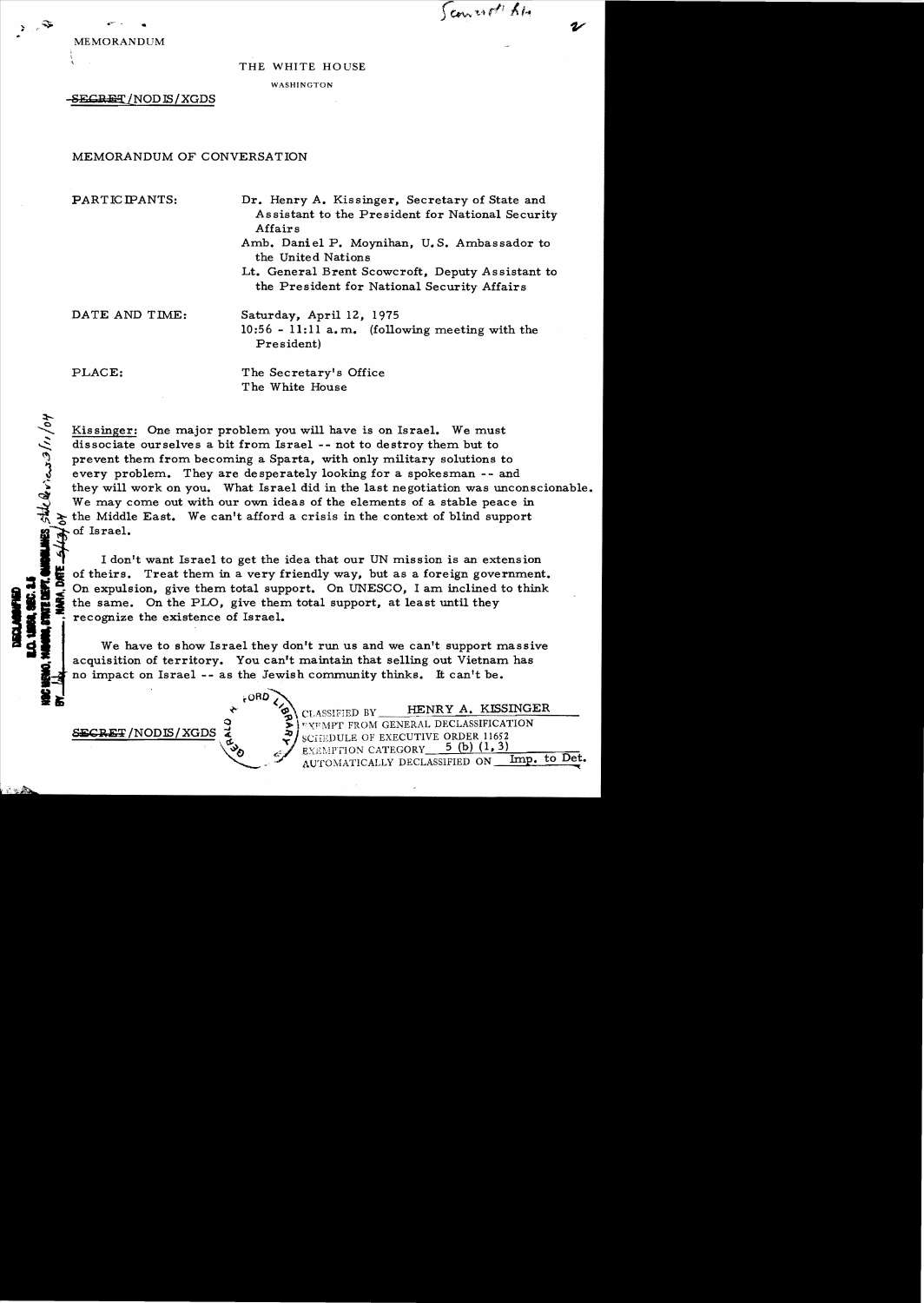## $\Theta$ Bereit / NOD IS / XGDS  $2.$

We triggered the debacle in Vietnam. [They discussed what happened.] We shouldn't kid ourselves that what we have done does not have catastrophic results. When the Japanese Foreign Minister visits here and demands to put out a statement reaffirming the Security Treaty. You know that in Japan you preserve it by never mentioning it. The President and I are going out in a Churchillian way. The UN is very important in this campaign. You have got to show that we are staying the course.

Moynihan: The American Jews have got to be Americans.

Kissinger,: We will probably aim for security essentially within their borders, in total security and for total peace.

This ruthless using of a Communist threat at one moment, and Jewish immigration at another has got to stop. On expulsion we will fight to the death; on UNESCO I am inclined to agree. But Israel must be treated like Great Britain, not like the Department of Treasury.

## **"":Ike** RET *INOD* ISI XGDS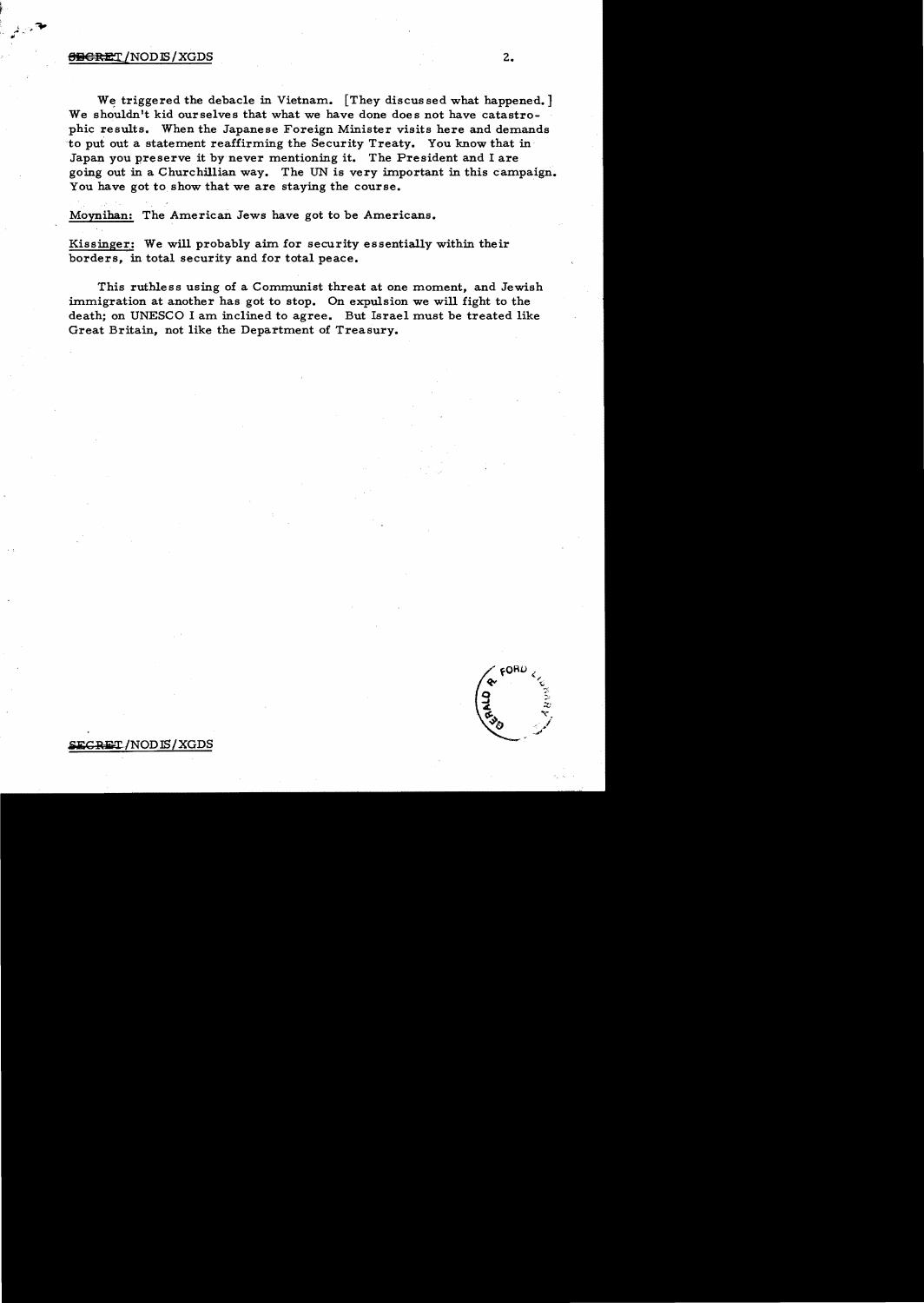N/Morguehan/K 12 Opr 25 P I about reconnectivel asking - I real in Humon Emmts something my compliantier<br>L'Immer Communitiez art, is one of c'emmet singuitant arthiles in a forg time. That is only it lesentite the minute of the COM I ellepted you will lest. I mill. I have use ellersions de FM. The Common  $\frac{1}{2}$ out unable 2 points. We still a try in a past fortune when we had hungarity - so we till rech Concersive Only concernant univia summe US. Theregation of a US hugos evoling + That up.  $\frac{1}{2}$ is important Dus-N We even corz in resolutions du til them Crele world apart un. This erodes au unique function P This you have posture will deligate Cany UM is not é unest papular mot in coronal K Tt public with he deligated. We have to nothy a US portion and show a undel Le are strong & determined. Spire oppeer of CUN us Vato wasdom, simpth & Tonghouses How we gain to rehave is my start Un Rapt and me going to give me a popt P This and companyon more. My <del>les</del> In ON, we are take a Reguls in Cong. But in doing this us well make some work he but some, as against cloted mustable um. But une casit aring only at 3 nd aval U. SU + PRC moter direction driveges agent NSC MEMO, WANNO, STATE DEPT. GUIDELINES, State levi-en 3/11/04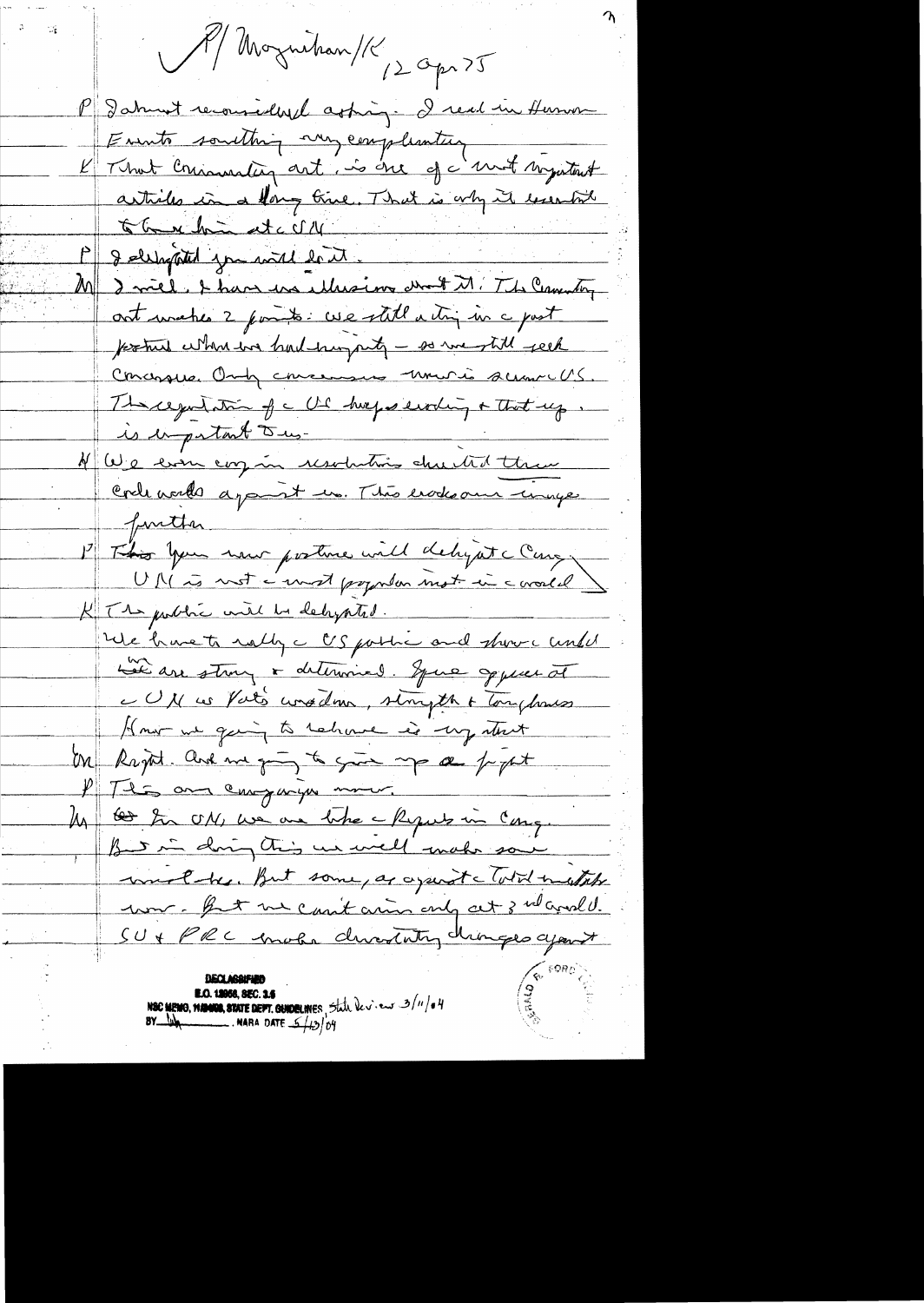US + me mover waggind P Iwnut stay statusents + c quite to with + with against K 2/200 - think zon an under SUFPRC mayoryou shouldn't mutuate, but us pourl. W/PRC With comprobt cool by cry Ora Jernie psycont. On nigtake ve mille it when we had moyanty. Two it big we'r against vs. We have depo bruke to charter We would strating. In provide I truck we should move things from GAT SC. IT myveloat to see we have any computured ussel, The Tour ance if he attaches is in tractle; if he attacks US, he execut now hnow he is in equit harbles also we mot pet holdy spec agencies.) he als most have stofplanges? P Doam people stay there in propetinty. K The personnel is ready to intate anyway. Jamcar chanonit both since mission 8 c delegation - We count do murchatout clarg mermains. De should prise contra pation mercheos for others than pine joblical nascens. Ul Fa 25 yes there have been high polities of Com pobilis in cloth. High portrae was security & that we where exputations would . The UN et was lour pobles, has kossert, where that who weren't up to the strangle wint.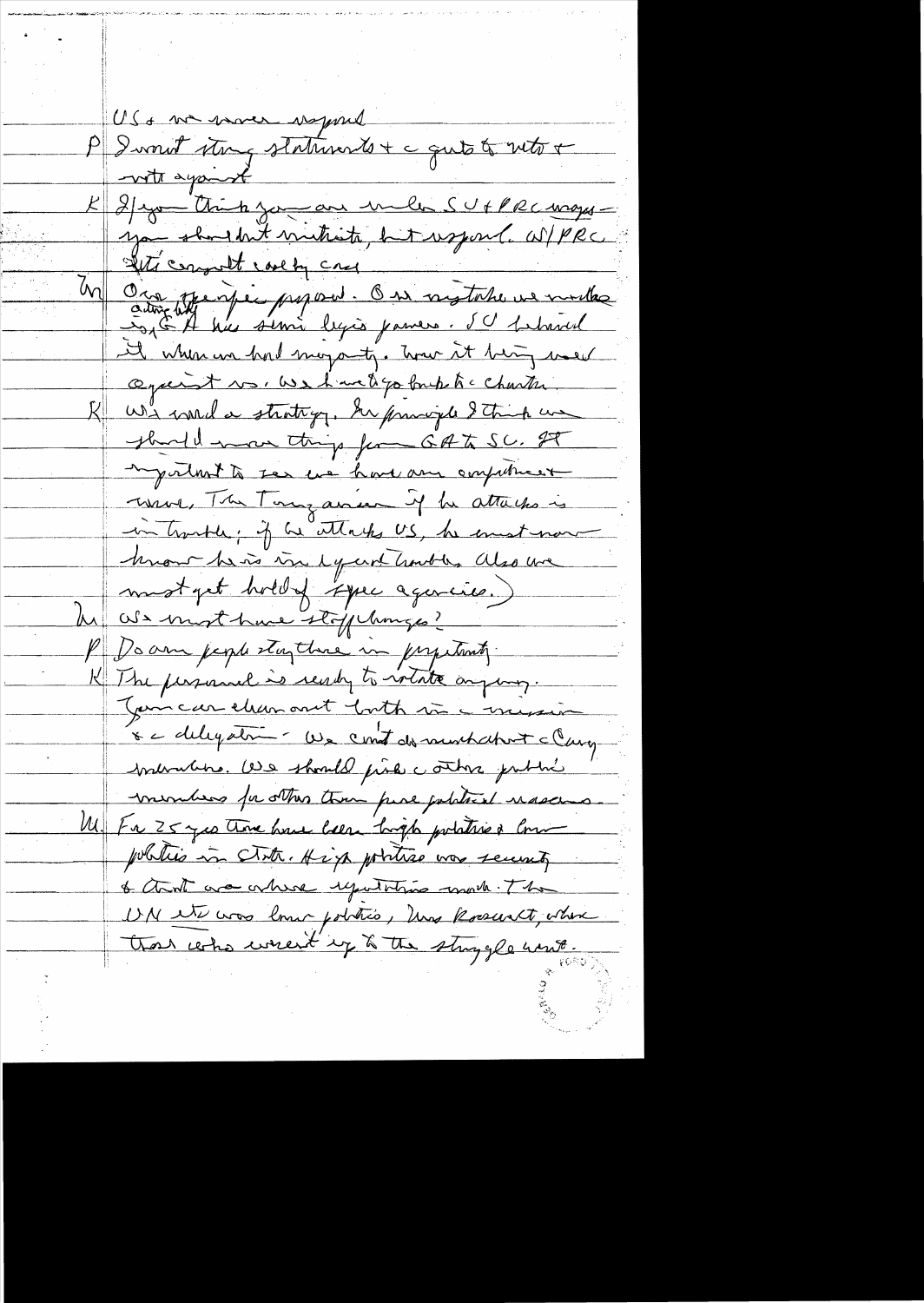If word most out that words walter, un could time this asomal. P This criminales we ferthet 2 said & hunsday- What cas sonie, au vouevant. That what I age June seville de M fort in conciliation not belling way. We are too clamperos à la probabazand. K I will stoff state & back gove up.<br>Un would this cary on a tunkiting of my warrivedby 1 Ephan to sur Scoti Unastry. Is that Is. M Three avant 6 people in State who unalesstand on himment argument. We have & retrain peopter. One thing. They will move to most Sarach. They had K This one thing we have to hit - for c unallywel te mut in Cuba + claim non-alignment. Thy can't there them out, nt they can uppe theme Bostiflika still Un for spec sesson but for a regular session we will have a Ene. In 76 it will be a MF, This + me mould have a morsin prob. Un Gruecom but it of un concerned a of Eller 10 in 76. It won't hast I must but it will reduce US support K But it we did from SA-That was an onlinge. We have a help that fighting Unit or a group of 77 will be durching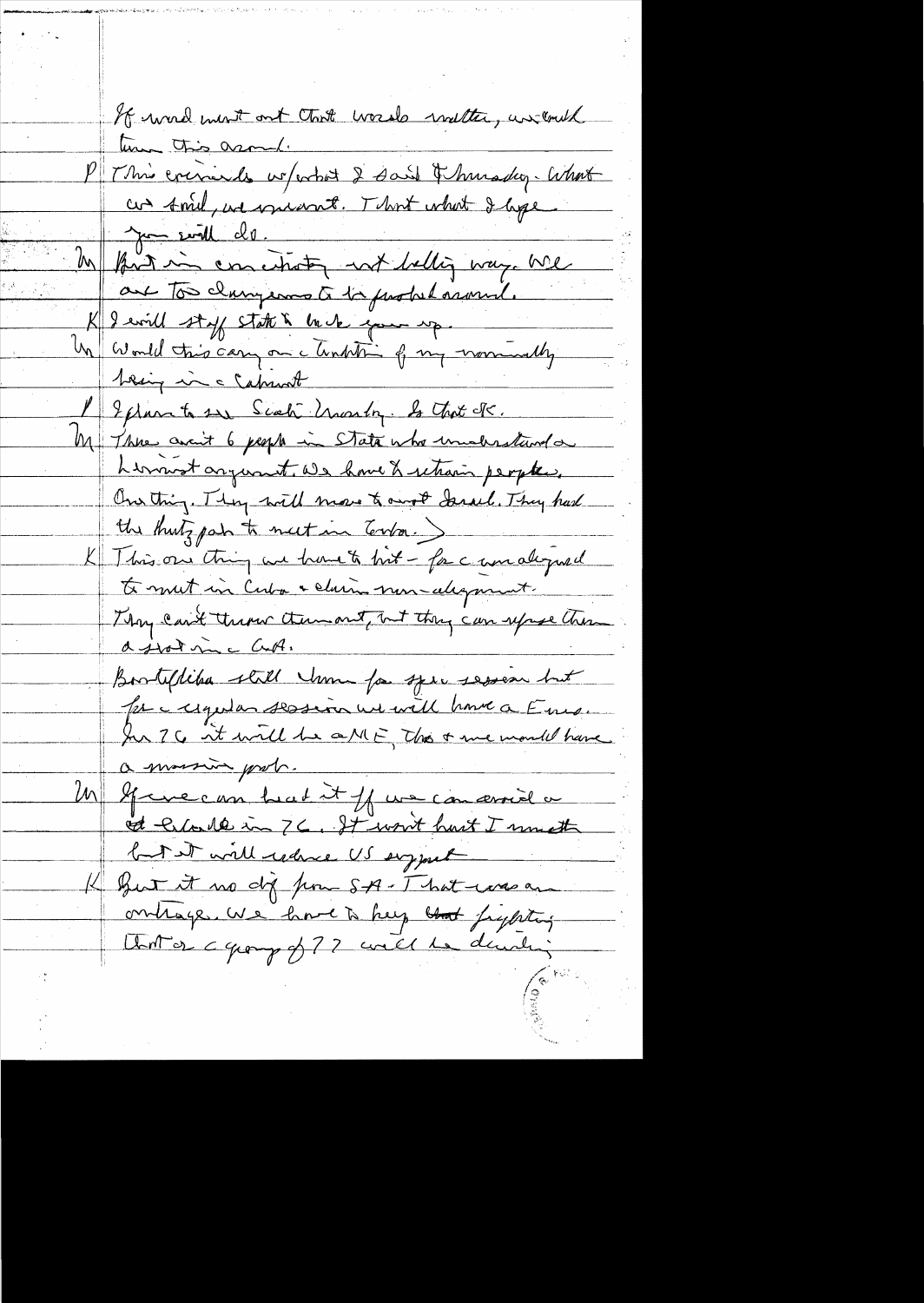UN inundership. M We spartbog une 2007 symp. & region but it or monter of joiningle P I hope open can get out monde county to optale  $\omega$  yes and component ONESCO is southing a lot of psoph can slowly I was expelled. Levald tike a 'be print sur you can't yest it uppet no to to participate l'e cause ave jetting presence to get Payet I exclusive K Thit shall be consided as just que sturting P J dolipted, Put. Wear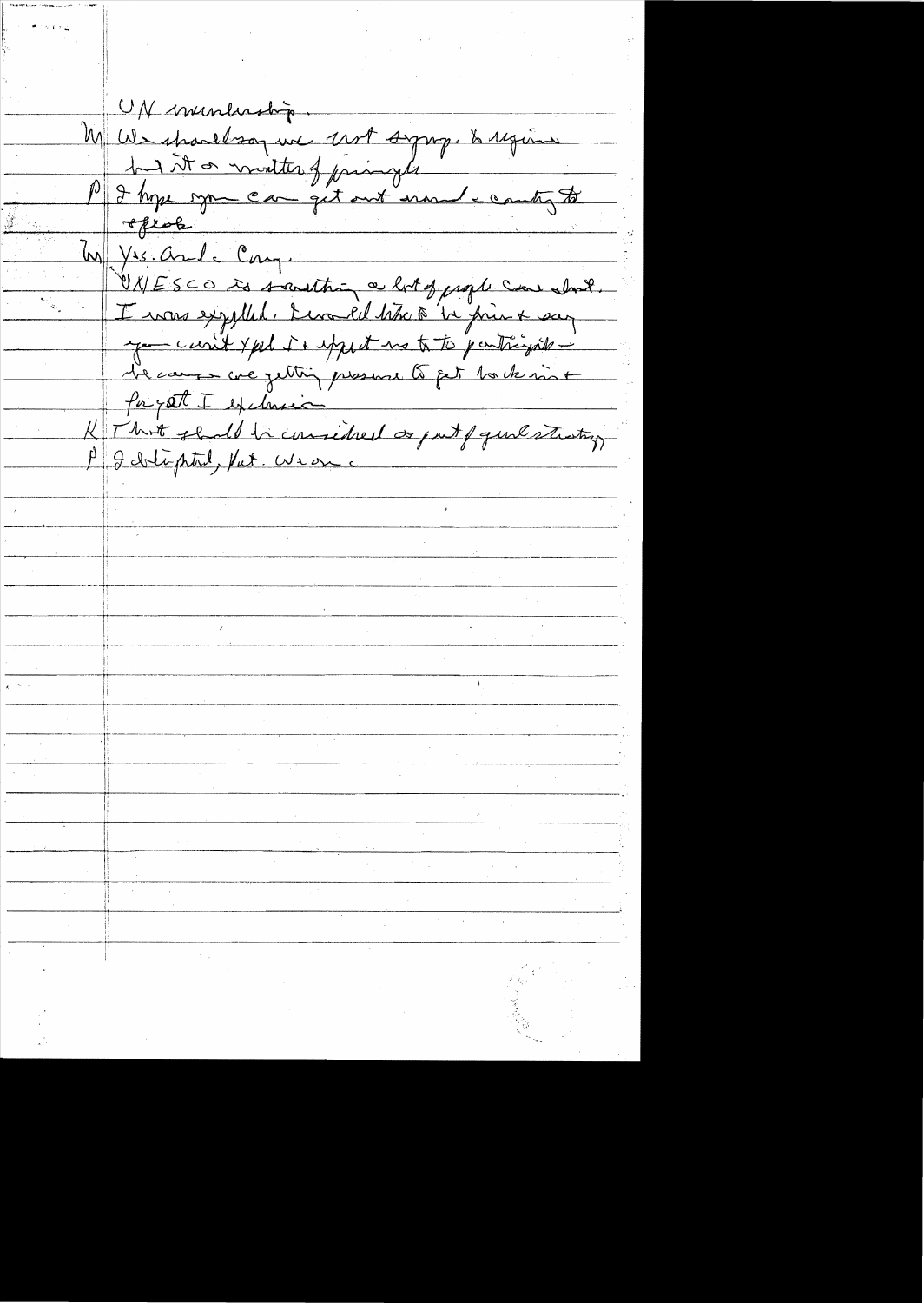1/1 Morgnition

K den major par you mil hour is a t. Ar must traverent currylles a but form I hot to distrey them but to prevent them for bing a Sparta w/ my unitedly solutions, They with disperatily hoping for a systeman thoughout are the contract of the me bleat negot was inconsiderable. We way Crux out or / aux 1 dans ef cellurants pai ATTAN place in a little can't appeal acrisis in a unitaget of bland support of I. I cloud want I to jet a 1 der am UM suissin To one x Assign of theirs. Treat then by frainly, but as foreign gout On exposition, total tog pat, on UNECLO & unchine ( tume, an Pho, total sy part at hunt at they recon Saistine of I, USA have to show I as they don't sure us + we can't say just mosive acquiration of territors for c'ent montain that selling out VM has no my at ont-as Jerosek mitz thinks. It cont be. We trygeard the chance in MU (deservant what happened). We shouldn't kill and selling Chort What us frame love does not have catashyphic usuits. When a gap FM corsito have inderwards to putant a titument useffrien the Sunity Treaty. Jankson that in Jayan you predent it by when mentioning I. The Pres of 2 are going out in a Christmation way. The U/4 is my injustant in this empiryon Gran hand fat to show that we are staying cause.

**UECT VESTER E.O. 12058, SEC. 15**<br>NSC MEMO, 11/2008, STATE DEPT. GUIDELINES, State de v. av 3/11/04 BY  $\frac{1}{2}$  MARA, DATE  $\frac{1}{2}$  /2/04